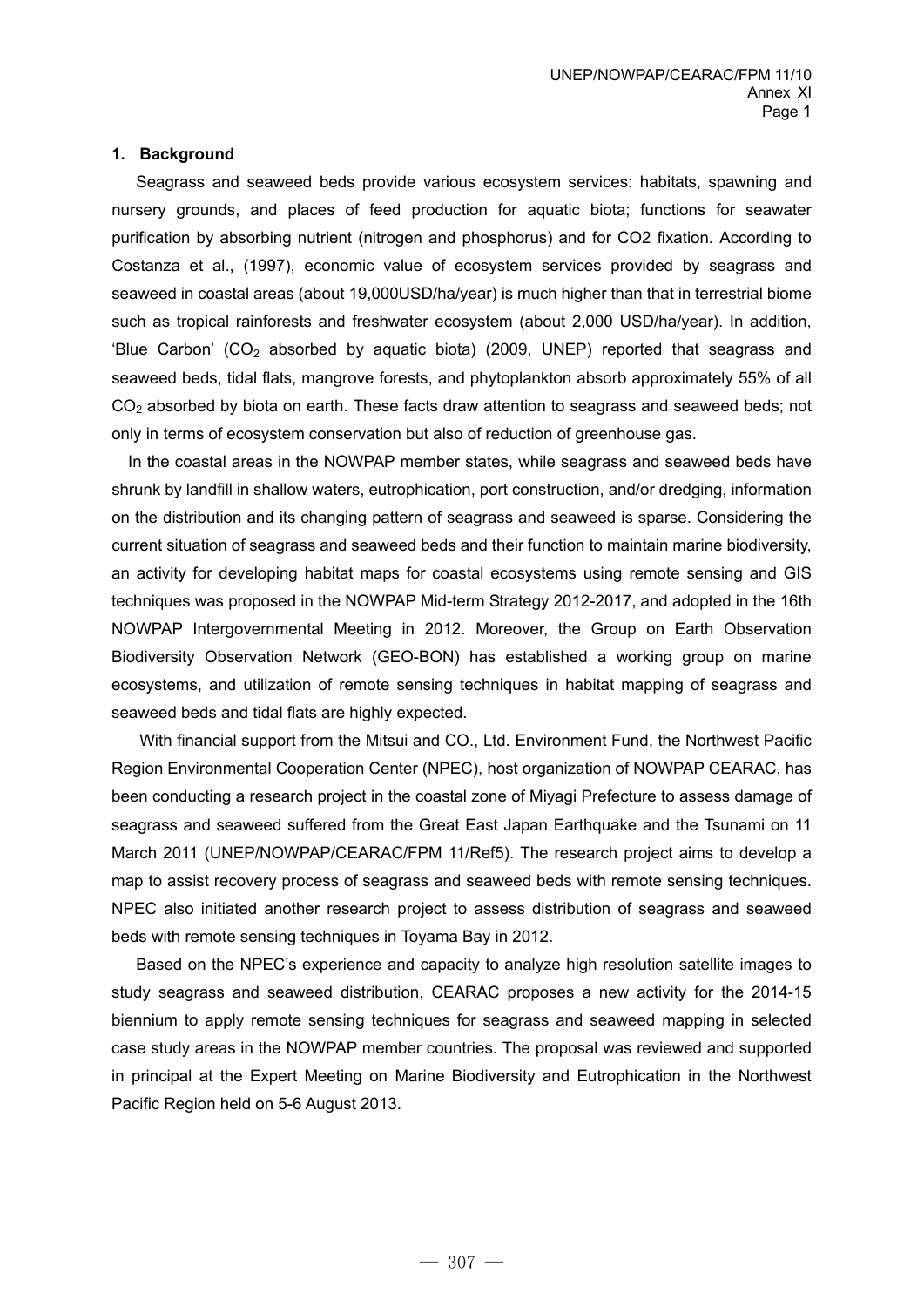## **2. Objective**

Objective of this activity is to conduct case studies on the changes of seagrass and seaweed distribution associated with environmental change in the NOWPAP member states by applying remote sensing techniques. A manual to detect spatial distribution of seagrass and seaweed beds will be developed and then validated in selected case study areas.

### **3. Tasks**

# **3.1 Development of a manual for seagrass and seaweed beds mapping with satellite images**

 CEARAC will develop a manual for analysis of satellite images to estimate the distribution of seagrass and seaweed beds, which will be applicable among the NOWPAP member states, based on the manual developed by NPEC for use in Japan. In development of the manual, CEARAC will use free software such as BEAM and inexpensive medium-resolution sensor (e.g. ANVIR, RapidEye). The developed manual will be further evaluated and refined based on the results of case study below.

#### **3.2 Mapping seagrass and seaweed distribution in selected case study areas**

Case study areas will be selected considering availability of satellite images from past archives with the help of nominated experts by CEARAC FPs. Then, the experts will prepare a seagrass and seaweed distribution map of each case study area with the manual developed in 3.1 When preparing the map, more than two scenes of satellite images (with intervals of several years) should be used in order to show secular changes. Case studies will include the analysis of environmental changes such as temperature, anthropogenic eutrophication, aquaculture, coastal development, and their implications on the change in seagrass and seaweed distribution.

The case study results will be posted on the CEARAC website which may be overlaid on other habitat maps. At the same time, advantage and limitation of developed techniques will be studied to evaluate their applicability to other areas in the NOWPAP region.

(Note) The above activities are based on Budget Option B (US\$ 125,000 for entire CEARAC Activity). A workshop on seagrass and seaweed beds mapping in the Northwest Pacific region may be organized to discuss the results of case studies and possible elaboration of the manual among the experts under Budget Option C (US\$ 147,000).

#### **4. Expected outcomes**

Case study results and the developed manual will be shared among coastal managers in the NOWPAP member states to help understand and conserve seagrass and seaweed beds that are important to maintain marine biodiversity in the NOWPAP region. It is also expected that the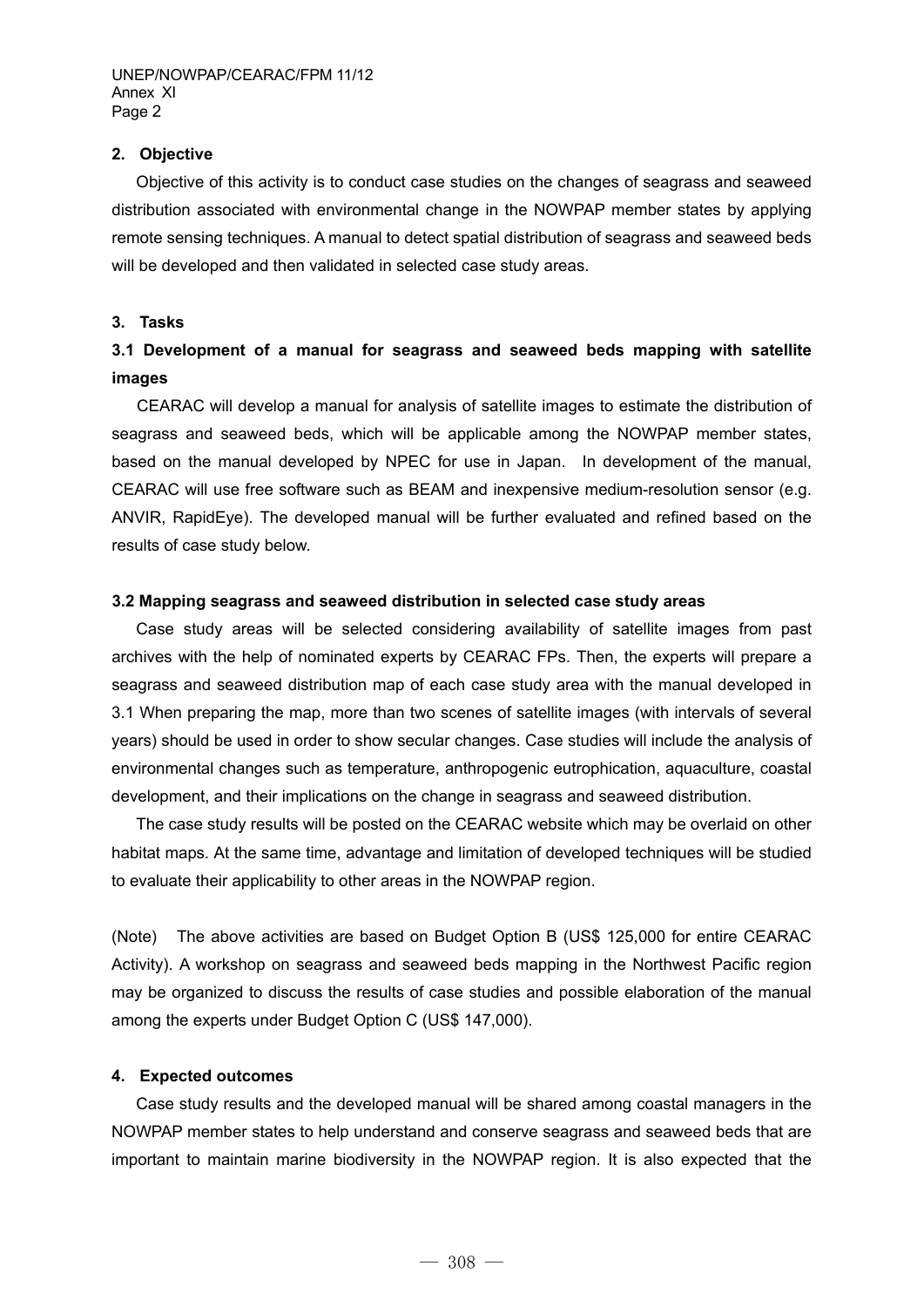developed manual may be used to prepare a seagrass and seaweed beds distribution map on a regional scale in a cost-effective manner. This activity will be the first step for developing habitat maps for coastal ecosystems using remote sensing and GIS techniques proposed in the NOWPAP MTS and the developed techniques are expected to serve as a useful coastal environmental assessment tool in the future.

# **5. Schedule**

The time line of tasks in this activity is shown as follows.

| <b>Time</b>    | Action                                                 | Main body                     |  |
|----------------|--------------------------------------------------------|-------------------------------|--|
| 2013           | <b>Expert Meeting</b>                                  | <b>CEARAC Secretariat and</b> |  |
| Aug.           | - Review of the draft proposal                         | <b>Experts of NOWPAP</b>      |  |
|                |                                                        | member states                 |  |
| Sep.           | <b>CEARAC FPM11</b>                                    | <b>CEARAC</b> Secretariat and |  |
|                | - Review of the proposal                               | <b>FPs</b>                    |  |
| Dec.           | NOWPAP IGM18                                           | representatives of member     |  |
|                | - Review/approval of CEARAC workplan and budget        | states                        |  |
|                | for 2014-2015                                          |                               |  |
| 2014           | <b>CEARAC FPM12</b>                                    | <b>CEARAC</b> Secretariat and |  |
| Q2             | - Review and approval of the implementation plan       | <b>CEARAC FPs</b>             |  |
| Q3/Q4          | Development of a manual for seagrass and seaweed       | <b>CEARAC Secretariat and</b> |  |
|                | beds mapping with satellite images                     | Consultants                   |  |
|                |                                                        |                               |  |
| 2015           | Purchase of archives of satellite images and selection | <b>CEARAC</b> Secretariat and |  |
| Q1/Q2          | of case study sea areas in each NOWPAP member          | <b>Experts of NOWPAP</b>      |  |
|                | state                                                  | member states                 |  |
| Q <sub>3</sub> | Case studies on seagrass and seaweed beds              | <b>CEARAC Secretariat and</b> |  |
|                | mapping with satellite images                          | <b>Experts of NOWPAP</b>      |  |
|                | Refinement of manual and evaluation of developed       | member states                 |  |
|                | techniques                                             |                               |  |
| Q3             | Organization of a workshop on seagrass and seaweed     | <b>CEARAC Secretariat and</b> |  |
|                | beds mapping in the Northwest Pacific region           | <b>Experts of NOWPAP</b>      |  |
|                | (depends on budget)                                    | member states                 |  |
| Q4             | Preparation of case study report on seagrass and       | <b>CEARAC and Experts of</b>  |  |
|                | seaweed beds mapping with satellite images             | NOWPAP member states          |  |